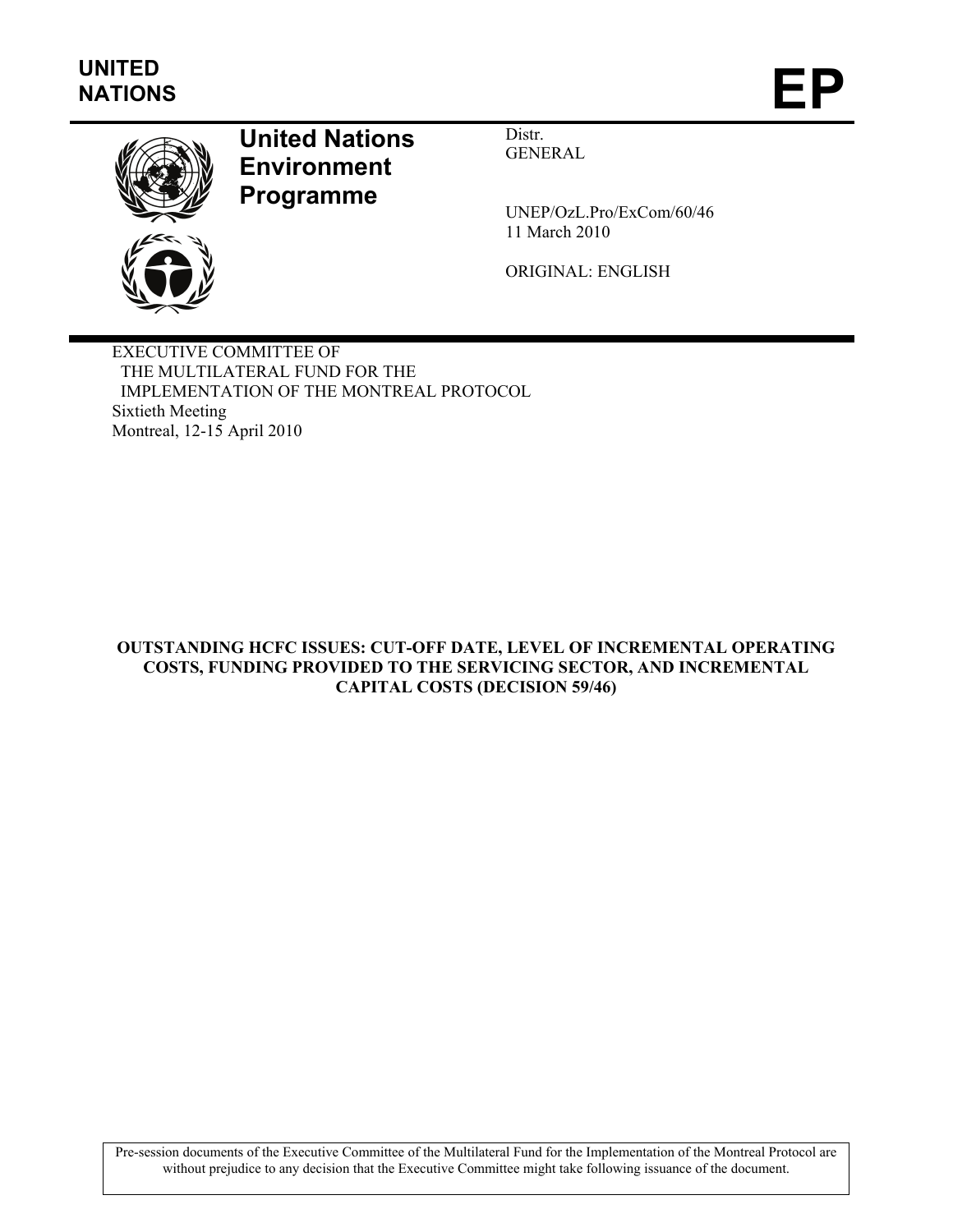## **Background**

1. At its 58<sup>th</sup> Meeting, the Executive Committee considered an analysis of outstanding HCFC policy issues including, among other things, second-stage conversion, starting points for aggregate reductions, and eligible incremental costs for HCFCs (UNEP/OzL.Pro/ExCom/58/47). A contact group was convened to discuss and resolve those outstanding issues. The contact group was able to fully discuss the issues of second-stage conversion and starting points for aggregate reductions in HCFC consumption during the 58<sup>th</sup> Meeting. The resulting text agreed in principle by the contact group was forwarded to the Executive Committee in document UNEP/OzL.Pro/ExCom/59/52 without square brackets. With regard to eligible incremental costs for HCFC phase-out in the refrigeration servicing sector the contact group considered that, during the first stage of HPMP implementation, funding would be allowed for countries in which the greater part of HCFC consumption was in that sector. It was proposed that the required level of consumption in the servicing sector should be at 90 per cent of total consumption for this to be considered the greater part of HCFC consumption; however, final agreement on the level was not reached. Similarly, commitments for reaching the freeze in HCFC consumption, the 10 per cent reduction or the 35 per cent reduction were proposed, without reaching final agreement. On this basis, the draft text of the decision (with square brackets on those issues) was also included in document UNEP/OzL.Pro/ExCom/59/52 and submitted to the  $59<sup>th</sup>$  Meeting.

2. As had been agreed by the Executive Committee at its 58th Meeting, the contact group on outstanding HCFC policy issues was reconvened immediately preceding the 59th Meeting of the Executive Committee to continue its deliberations. The contact group considered document UNEP/OzL.Pro/ExCom/59/52, which contained the text agreed in principle, the bracketed draft decision text, and a summary of still outstanding issues, which included:

- (a) Cut-off date for installation of HCFC-based manufacturing equipment;
- (b) Second-stage conversion (i.e., enterprises that were converted from CFC to HCFC technology through the Multilateral Fund);
- (c) Starting points for aggregate reductions in HCFC consumption;
- (d) Eligible incremental costs of HCFC-phase-out projects (in the foam sector, the refrigeration and air-conditioning manufacturing sector, the refrigeration servicing sector and the aerosol, fire extinguisher and solvent sectors).

# Summary of discussions during the  $59<sup>th</sup>$  Meeting

3. During the 59<sup>th</sup> Meeting, the discussions of the contact group focused on the cut-off date and the eligible incremental costs of HCFC phase-out projects with regard to the foam, air-conditioning and commercial refrigeration subsectors. Although no agreement was reached, the divergence regarding the levels of incremental operating costs proposed by members from both Article 5 and non-Article 5 countries was reduced.

4. At the  $59<sup>th</sup>$  Meeting, upon a request by the contact group, the Secretariat presented a further analysis of HCFC phase-out in the refrigeration servicing sector. The analysis focused on Article 5 countries with a total ODS consumption below 360 metric tonnes, and proposed a different funding approach for those countries, as an alternative to the proposal discussed by the contact group during the  $58<sup>th</sup>$  Meeting. However, due to time constraints, the contact group was unable to consider the analysis presented by the Secretariat.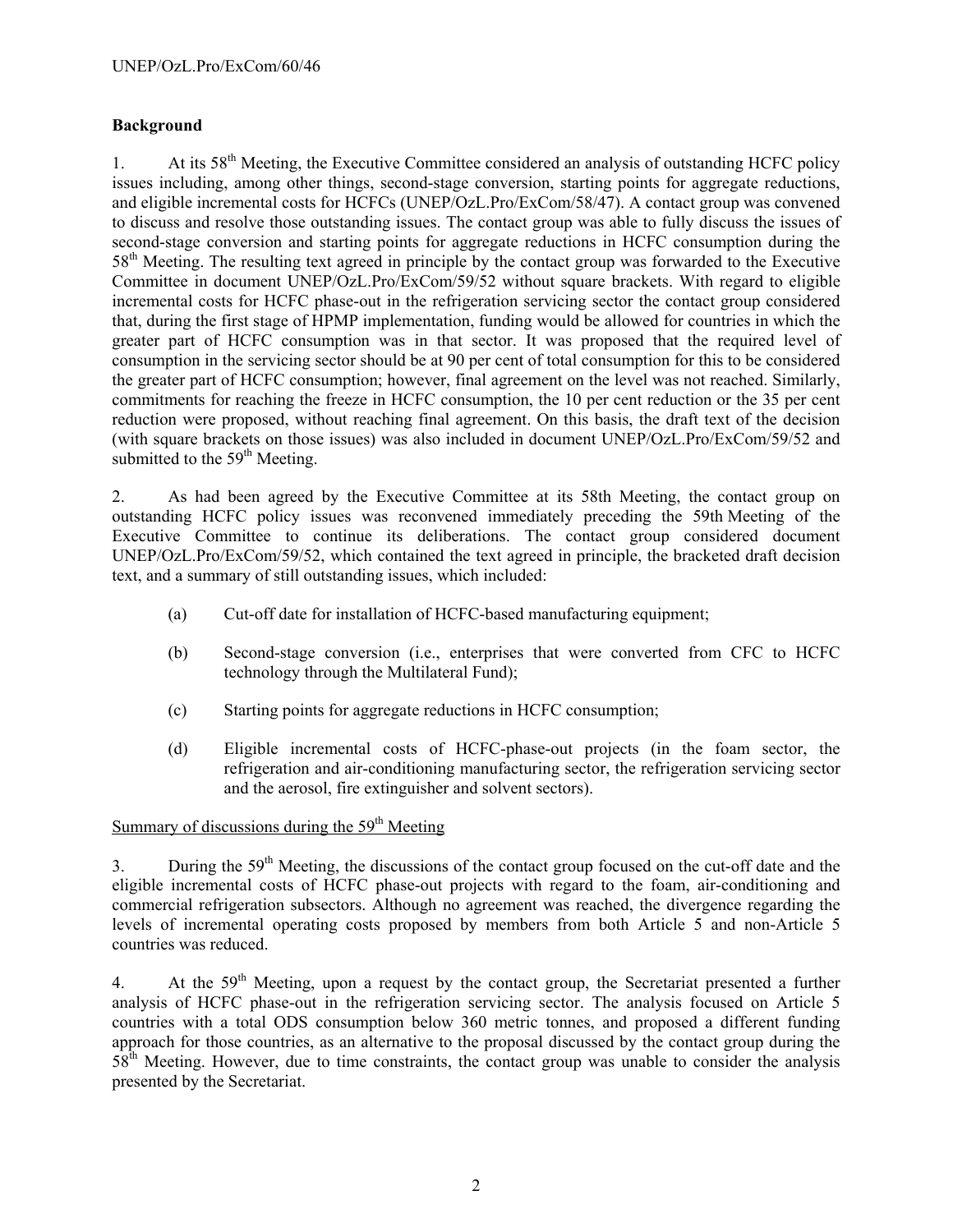## Content of the present document

5. This document presents the status of the criteria for funding HCFC phase-out in the consumption sector negotiated by the contact group during the 59<sup>th</sup> Meeting. For ease of reference, the new text introduced during the negotiations is highlighted. The document also includes two annexes:

- Annex I: A summary of the progress on negotiations on incremental operating costs and cut-off dates during the  $59<sup>th</sup>$  Meeting;
- Annex II: A summary of the further analysis on HCFC phase-out in the refrigeration servicing sector, including a new funding approach that was presented at the  $59<sup>th</sup> Meeting$ . Annex II also includes a proposal to adjust the text of the decision on the refrigeration servicing sector contained in document UNEP/OzL.Pro/ExCom/59/52 to reflect the new funding approach. During its deliberations, the Executive Committee may wish to consider the draft text of the decision as presented in Annex II.

## **Status of criteria for funding HCFC phase-out in the consumption sector**

6. In determining criteria for funding HCFC phase-out in the consumption sector in Article 5 countries, the Executive Committee decided:

## Cut-off date

- (a) Not to consider any projects to convert to HCFC-based capacity installed after [2005] or [21 September 2007];
- (b) [Not to consider any projects to convert HCFC-based capacity installed after 21 September 2007; [and for the Executive Committee to consider [review] all eligible projects that will come forward with installed capacity prior to this date];
- (c) For the first stage of the HPMP, to consider projects to convert HCFC capacity installed between 2005 [December 2006] and 21 September 2007 [on the basis of] [taking into account] [subject to] funding available through the Multilateral Fund and national circumstances, recognizing the agreement in decision XIX/6 of the Nineteenth Meeting of the Parties that funding shall be stable and sufficient].

Second-stage conversion

- (d) To apply the following principles in regard to second-stage conversion projects for the first stage of HPMP implementation to achieve the 2013 and 2015 HCFC phase-out compliance targets, to be reviewed by the Executive Committee no earlier than the last meeting in 2013:
	- (i) Full funding of eligible incremental costs of second-stage conversion projects will be considered in those cases where an Article 5 Party clearly demonstrates in its HPMP that such projects are necessary to comply with the Montreal Protocol HCFC targets up to and including the 35 per cent reduction step by 1 January 2020 and/or are the most cost-effective projects measured in ODP tonnes that the Party concerned can undertake in the manufacturing sector in order to comply with these targets;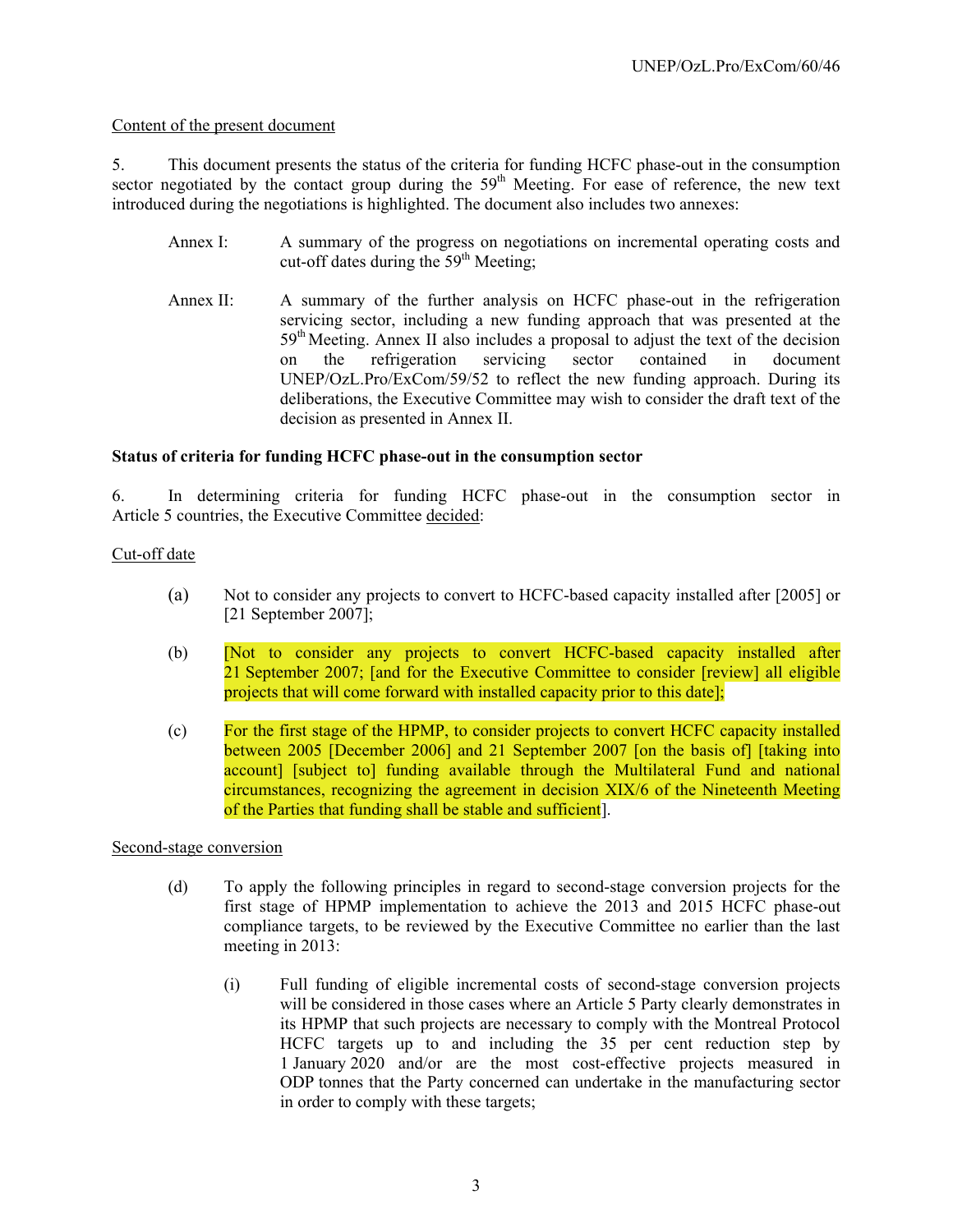(ii) Funding for all other second-stage conversion projects not covered under paragraph (d)(i) above will be limited to funding for installation, trials, and training associated with those projects;

Starting points for aggregate reductions in HCFC consumption

- (e) To establish the starting points for aggregate reductions in HCFC consumption, for those Article 5 countries that submit projects in advance of their assessed baseline, at the time of submission of either the HCFC investment project or the HPMP, whichever is first submitted for the consideration of the Executive Committee;
- (f) To allow Article 5 countries to choose between the most recent reported HCFC consumption under Article 7 of the Montreal Protocol at the time of the submission of the HPMP, and/or the investment project and the average of consumption forecast for 2009 and 2010, in calculating starting points for aggregate reductions in HCFC consumption;
- (g) To adjust the agreed starting points for aggregate reductions in HCFC consumption in cases where calculated HCFC baselines based on reported Article 7 data are different from the calculated starting point based on the average consumption forecast for 2009-2010;

## Eligible incremental costs of HCFC phase-out projects

- (h) To apply the following principles in regard to eligible incremental costs of HCFC phase-out projects for the first stage of HPMP implementation to achieve the 2013 and 2015 HCFC phase-out compliance targets, subject to a review in 2013:
	- (i) When preparing HCFC phase-out projects in the foam, refrigeration and air-conditioning sectors, bilateral and implementing agencies shall use the technical information contained in document UNEP/OzL.Pro/ExCom/55/47 as a guide;
	- (ii) The current cost-effectiveness threshold values used for CFC phase-out projects shall be used as guidelines during the development and implementation of the first stage of HPMPs measured in metric kg [and countries will have the flexibility to allocate the approved funding [between incremental capital costs and incremental operating costs] within the threshold];
	- [(ii)bis: When calculating incremental capital costs, [the cost associated with climate friendly technology will be taken into account, as appropriate], [Article 5 countries will be provided with sufficient funding to cover incremental capital cost above the threshold] to enable them to introduce climate-friendly technology taking into account the safety requirements];

[[Incremental] costs associated with safety requirements and [introduction of climate friendly technology] [climate benefits] shall be provided to Article 5 countries above the cost effectiveness thresholds];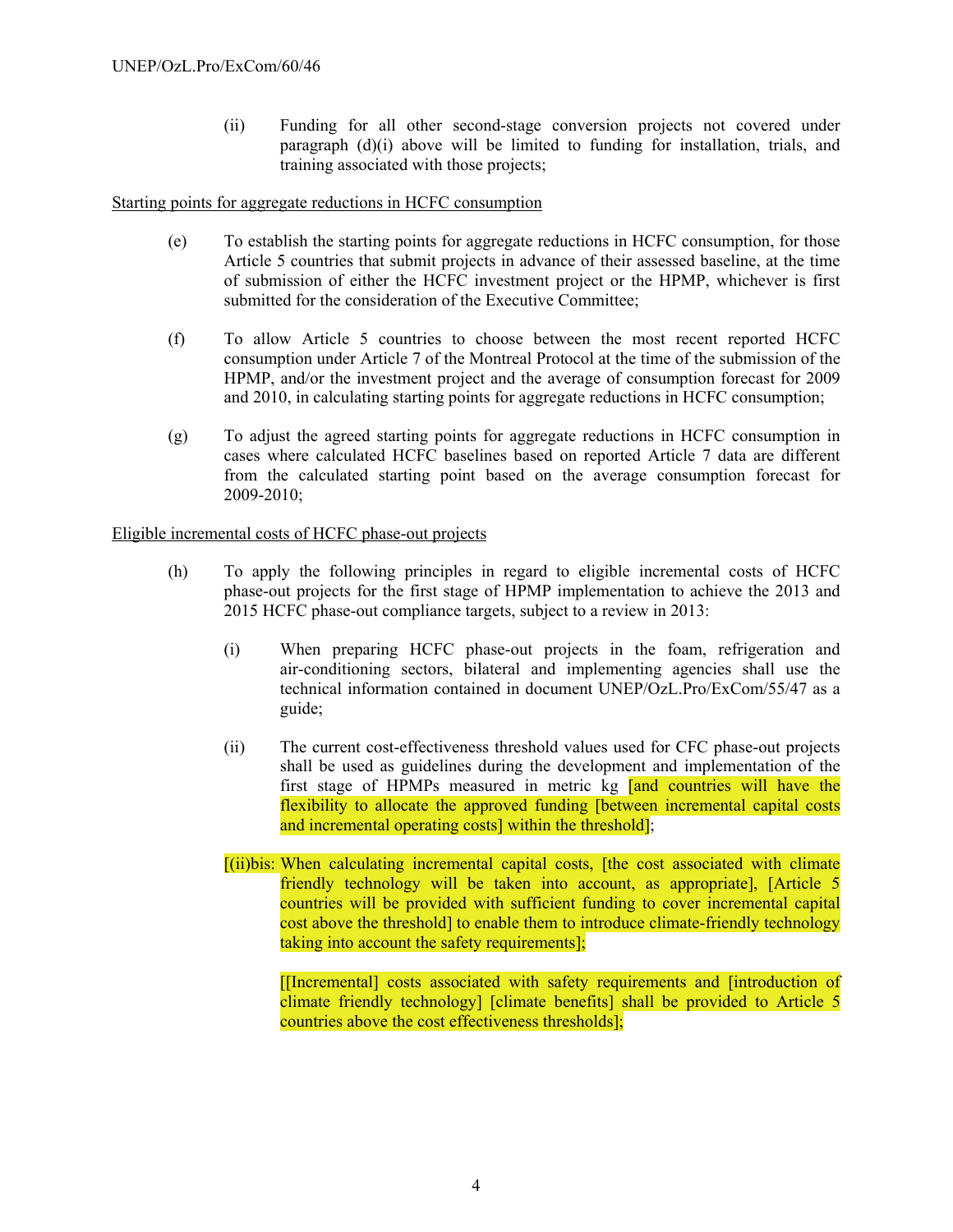[Funding of up to 10 [20] [35] percent above the cost-effectiveness threshold will be provided for projects in the foam sector<sup>1</sup> which require the implementation of safety measures in order to gain additional co-benefits to the climate];

HCFC phase-out in the foam sector

- (iii) Incremental operating costs for projects in the foam sector will be considered at [US \$xx/metric kg *(as per the values in the table below)*] of HCFC consumption to be phased out at the manufacturing enterprise [for a transitional period of one year] [two years] [three months];
- (iv) For group projects linked to systems houses, incremental operating costs will be calculated on the basis of the total HCFC consumption of all downstream foam enterprises to be phased out;

HCFC phase-out in the refrigeration and air-conditioning manufacturing sector

- (v) Incremental operating costs for projects in the air conditioning sub-sector will be considered at [US \$xx/metric kg *(as per the values in the table below)*] of HCFC consumption to be phased out at the manufacturing enterprise [for a transitional period of xx months] [one year];
- (vi) Incremental operating costs for projects in the commercial refrigeration sub-sector will be considered at [US \$xx/metric kg *(as per the values in the table below)*] of HCFC consumption to be phased out at the manufacturing enterprise [for a transitional period of xx months]  $[one year]$ ;
- (vii) Consistent with decision 31/45, incremental operating costs will not be considered for enterprises categorized under the refrigeration equipment assembly, installation and charging sub-sector;

|                  |                  | Cut off   |              |               |      |
|------------------|------------------|-----------|--------------|---------------|------|
| Party            | <b>HCFC-141b</b> | HCFC-142b | Air          | Commercial    | date |
|                  | foam             | foam      | conditioning | refrigeration |      |
| Convener         |                  | 1.60      | 5.93         | 4.63          | 2006 |
| <b>Article 5</b> | .73              | 1.60      | 6.50         | 4.06          | 2007 |
| Non-Article 5    | 1.73             | 1.60      | 5.93         | 4.63          | 2006 |
| Non-Article 5    | .40              | 1.20      | 5.93         | 3.50          | 2007 |

HCFC phase-out in the refrigeration servicing sector

l

- (viii) Article 5 countries [that have up to 90 percent of HCFC consumption in the refrigeration servicing sector measured in ODP tonnes] must include in their HPMP, as a minimum:
	- a) A commitment to meeting, without further requests for funding, at least the freeze in 2013 and [the 10 per cent reduction step in 2015] or [the 35

<sup>&</sup>lt;sup>1</sup> The Executive Committee might wish to consider deleting the reference to the foam sector, as some HCFC alternative technologies for the refrigeration and air-conditioning sectors might also require the implementation of safety measures.

 $2^2$  A summary on the progression of the negotiations on incremental operating costs and cut-off dates is presented in Annex I to this document.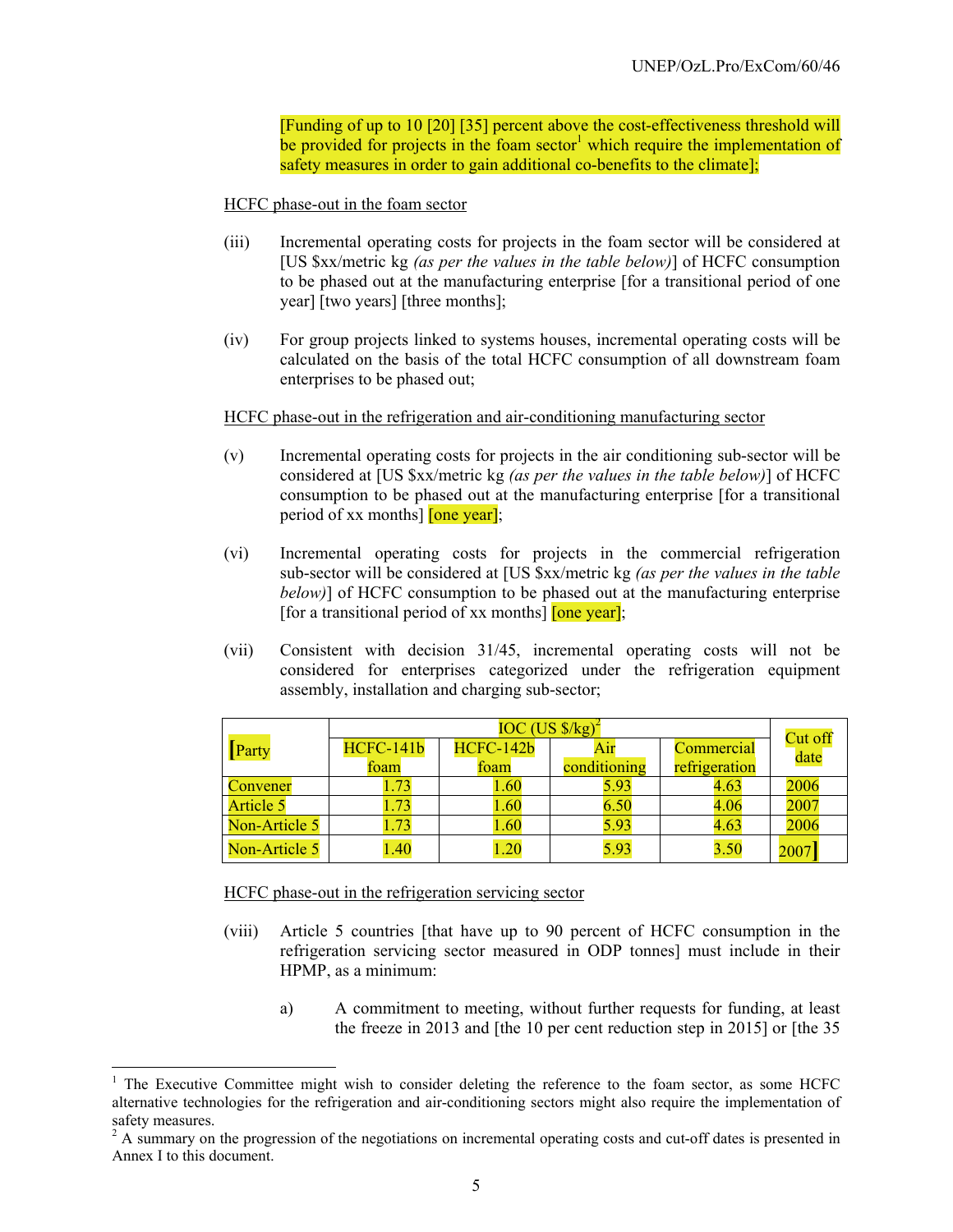per cent reduction by 2020] in the refrigeration servicing sector. This shall include a commitment by the country to restrict imports of HCFC-based equipment if necessary to achieve compliance with the reduction steps and to support relevant phase-out activities;

- b) Mandatory reporting, by the time funding tranches for the HPMP are requested, on the implementation of activities undertaken in the refrigeration servicing sector in the previous year, as well as a thorough and comprehensive work plan for the implementation of the following tranche's activities;
- c) A description of the roles and responsibilities of major stakeholders, as well as the lead implementing agency and the cooperating agencies, where applicable;
- (ix) Article 5 countries that have [up to 90 percent of HCFC consumption in the refrigeration servicing sector measured in ODP tonnes] will be provided funding consistent with the table below on the understanding that project proposals will still need to demonstrate that the funding level is necessary to achieve the 2013 and [2015], or [2020] phase-out targets:

|                          | Level of HCFC consumption in the servicing sector $(*)$ |                     |             |                                                                    |               |                         |                     |                     |
|--------------------------|---------------------------------------------------------|---------------------|-------------|--------------------------------------------------------------------|---------------|-------------------------|---------------------|---------------------|
|                          |                                                         |                     |             |                                                                    |               |                         | ****)               |                     |
| <b>Activities</b>        | Below 20                                                | Up to $100$         | Up to $300$ | Up to $500$                                                        | Up to $1,000$ | Up to 5,000 Up to 8,000 |                     | Above               |
|                          | m. tonnes                                               | m. tonnes           | m. tonnes   | m. tonnes                                                          | m. tonnes     | m. tonnes               | m. tonnes           | $8,000 \text{ m}$ . |
|                          | $(1.1$ odp t)                                           | $(5.5 \text{ odd})$ |             | $(16.5 \text{ odp t})$ $(27.5 \text{ odp t})$ $(55 \text{ odp t})$ |               |                         |                     | tonnes $(440)$      |
|                          |                                                         |                     |             |                                                                    |               | $(275 \text{ odd})$     | $(440 \text{ odd})$ | $\text{odp}$ t)     |
| Legislation              | 10,000                                                  | 10.000              | 10.000      | 20,000                                                             | 30,000        | 50,000                  | 50,000              | 80,000              |
| Customs training         | 30,000                                                  | 40,000              | 50.000      | 60,000                                                             | 80,000        | 120,000                 | 140,000             | 160,000             |
| Technicians training     | 40,000                                                  | 60,000              | 70.000      | 100,000                                                            | 160,000       | 240,000                 | 300,000             | 400,000             |
| Technical assistance(**) | 50,000                                                  | 100,000             | 300,000     | 500,000                                                            | 1.000.000     | 5,000,000               | 8,000,000           | 11,000,000          |
| Monitoring $(***)$       | 20,000                                                  | 40,000              | 90.000      | 140.000                                                            | 250,000       | 1,000,000               | 1,700,000           | 2,300,000           |
| Total (in US \$)         | 150,000                                                 | 250,000             | 520,000     | 820,000                                                            | .520,000      | 6,410,000               | 10,190,000          | 13,940,000          |

(\*) Figures represent maximum amounts for each group.

(\*\*) For countries with an HCFC consumption above 20 metric tonnes (1.1 ODP tonnes), actual amount should be prorated according to the level of HCFC consumption in the servicing sector.

(\*\*\*) For countries with an HCFC consumption above 20 metric tonnes (1.1 ODP tonnes), actual amount should be calculated as 20 per cent of the total cost of the activities.

(\*\*\*\*) No longer applicable as per sub-paragraph (xi) below.

- (x) Article 5 countries that have [up to 90 percent of HCFC consumption in the refrigeration servicing sector measured in ODP tonnes], and that receive funding consistent with the above table, will have flexibility in utilizing the resources available under the refrigeration servicing sector to address specific needs that might arise during project implementation to facilitate the smoothest possible phase-out of HCFCs;
- (xi) Article 5 countries with HCFC consumption in both the manufacturing and refrigeration servicing sectors, and having [less than 90 percent of their HCFC consumption in the refrigeration servicing sector measured in ODP tonnes], should first address consumption in the manufacturing sector to achieve the 2013 and 2015 phase-out targets. However, if such countries clearly demonstrate that they require assistance in the refrigeration servicing sector to comply with these targets, funding for these activities, such as training, will be calculated at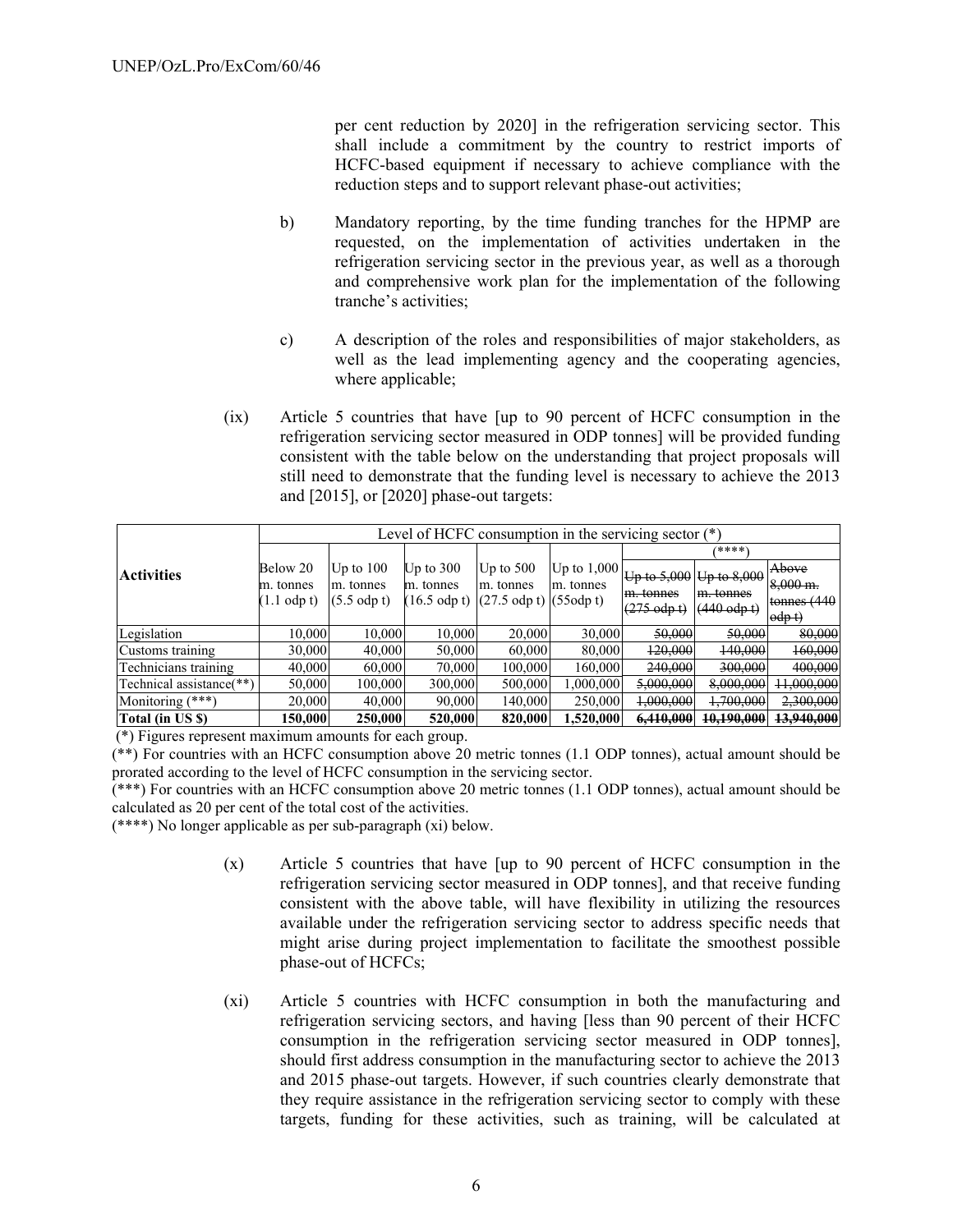US\$4.50/metric kg, which will be deducted from their starting point for aggregate reductions in HCFC consumption;

HCFC phase-out in the aerosol, fire extinguisher and solvent sectors

(xii) The eligibility of incremental capital and operating costs for HCFC phase-out projects in the aerosol, fire extinguisher and solvent sectors will be considered on a case-by-case basis.

-----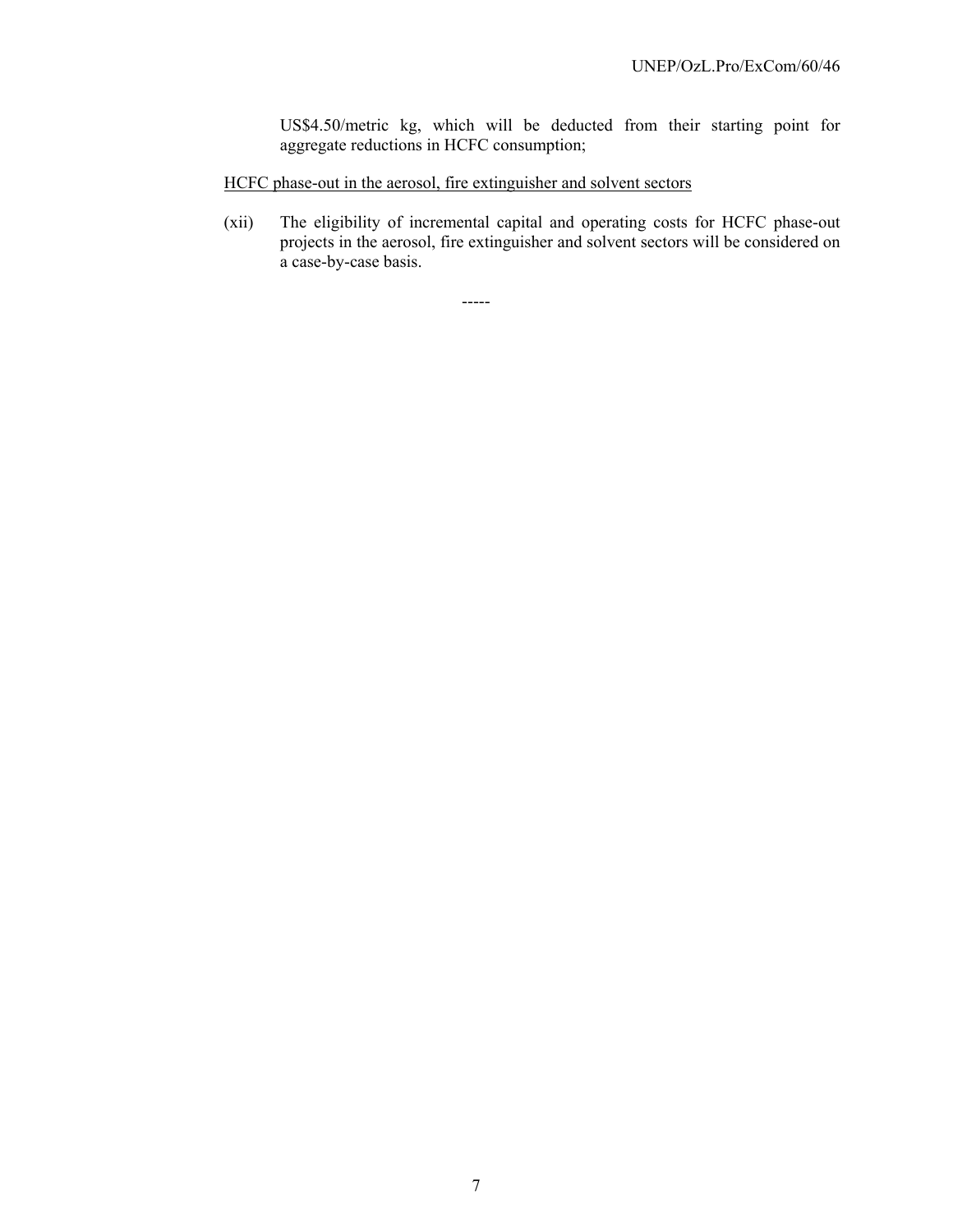#### **Annex I**

#### **Summary of the progress of negotiations on incremental operating costs and cut-off dates**

1. One of the issues discussed by the contact group on HCFC policy issues during the  $58<sup>th</sup>$  Meeting was related to the incremental operating costs of HCFC phase-out projects. At the conclusion of the 58th Meeting, Article 5 and non-Article 5 Parties proposed different levels of incremental operating costs for the foam (HCFC-141b and HCFC-142b), air conditioning and commercial refrigeration sub-sectors as shown in the table below. These levels were forwarded (in square brackets) to the  $59<sup>th</sup>$  Meeting in document UNEP/OzL.Pro/ExCom/59/52.

| Party         | <b>HCFC-141b</b><br>foam | $HCFC-142b$<br>foam | Air conditioning | <b>Commercial</b><br>refrigeration | Cut off date |
|---------------|--------------------------|---------------------|------------------|------------------------------------|--------------|
| Article 5     | 2.40                     | 2.40                | 8.00             | 6.50                               | 2007         |
| Non-Article 5 | 1.18                     |                     | 3.51             | 3.25                               | 2007         |
| Non-Article 5 | l.18                     |                     | 4.00             | 3.50                               | 2005         |

2. The contact group reconvened at the  $59<sup>th</sup>$  Meeting and continued its discussion on the basis of the levels on incremental operating costs proposed during the  $58<sup>th</sup>$  Meeting. Several new levels of incremental operating costs were proposed, slightly reducing the divergence between the two sets of levels each time. However, on the last day of the negotiations, the levels proposed by the two groups of Parties were still far apart, as shown in the table below.

| Party         | $HCFC-141b$<br>foam | $HCFC-142b$<br>Air conditioning<br>foam |      | Commercial<br>refrigeration | Cut off date |
|---------------|---------------------|-----------------------------------------|------|-----------------------------|--------------|
| Article 5     | 2.25                | 2.00                                    | 7.35 | 5.85                        | 2007         |
| Non-Article 5 | .20                 | .20                                     | 4.50 | 3.40                        | 2007         |

3. Given this situation, the convener of the contact group proposed another set of levels of incremental operating costs, calculated as the middle point (average) of the last values proposed by each group of Parties, as shown in the table below. The convener also proposed a cut-off date of 2006.

| Party    | <b>HCFC-141b</b><br>foam | $HCFC-142b$<br>Air conditioning<br>foam |      | <b>Commercial</b><br>refrigeration | Cut off date |
|----------|--------------------------|-----------------------------------------|------|------------------------------------|--------------|
| Convener | 72                       | .60                                     | 5.93 | 4.63                               | 2006         |

4. Negotiations within the contact group continued on the basis of the levels proposed by the convener. However, the contact group could not reach an agreement within the time available. The final levels proposed by the two groups of countries, shown in the table below, are being forwarded to the 60th Meeting in the present document.

| Party         | <b>HCFC-141b</b><br>foam | <b>HCFC-142b</b><br>foam | Air conditioning | Commercial<br>refrigeration | Cut off date |
|---------------|--------------------------|--------------------------|------------------|-----------------------------|--------------|
| Convener      | 1.73                     | 1.60                     | 5.93             | 4.63                        | 2006         |
| Article 5     | 1.73                     | 1.60                     | 6.50             | 4.06                        | 2007         |
| Non-Article 5 | .73                      | 1.60                     | 5.93             | 4.63                        | 2006         |
| Non-Article 5 | .40                      | .20                      | 5.93             | 3.50                        | 2007         |

**-----**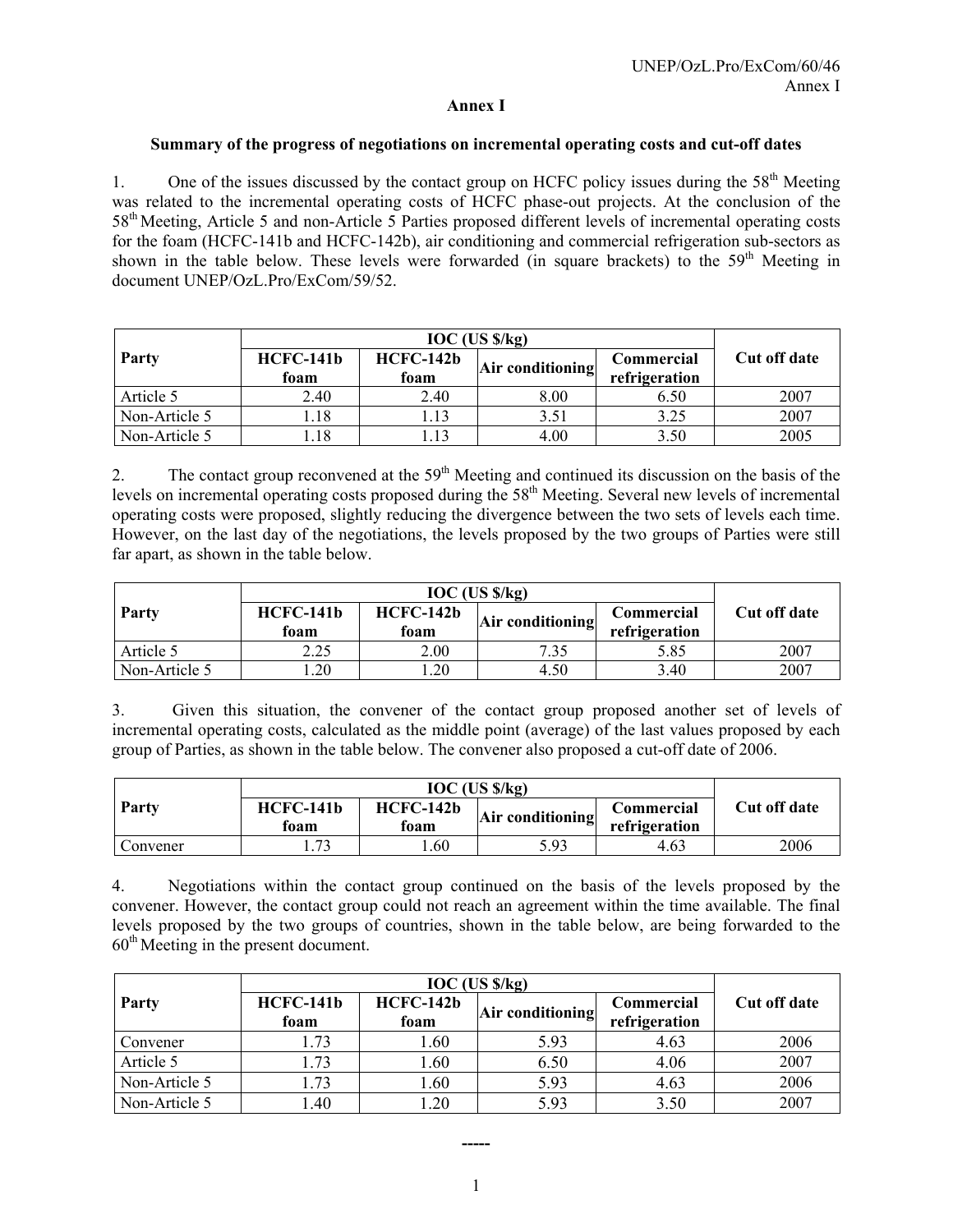## **Annex II**

## **Further analysis of HCFC phase-out in the refrigeration servicing sector presented to the 59th Meeting of the Executive Committee**

## Background

1. Further to a request by the contact group on outstanding HCFC policy issues, at the  $59<sup>th</sup>$  Meeting the Secretariat presented a further analysis of HCFC consumption in the refrigeration servicing sector in Article 5 countries. The analysis focused on countries with a total HCFC consumption of 360 metric tonnes.

## Methodology and analysis

2. The analysis proposed to use past experience regarding funding levels for servicing sector activities to determine funding for HCFC phase-out activities in this sector. As a result, Article 5 countries were divided into nine groups according to their total levels of CFC consumption in the refrigeration servicing sector as shown in the table below. For each group, the number of Article 5 countries and the total funding levels (\$Total) approved for completely phasing out CFC consumption in the servicing sector were provided. For each group of countries, the minimum (\$MIN) and maximum (\$MAX) levels of approved funding were provided, and the average (\$AVG) funding level was calculated. Noting the variation in the calculated average funding levels for countries with a consumption between 80 and 120 metric tonnes (group 5) in reference to countries in groups 4 and 6, an "adjusted" value was proposed (adjusted values are very similar to average values for countries in all groups except group 5).

| Group | Consumption<br>(metric tonnes) | No. of<br>countries | <b>STotal</b> | <b>SMIN</b> | <b>SMAX</b> | <b>SAVG</b> | <b>SAdjusted</b> |
|-------|--------------------------------|---------------------|---------------|-------------|-------------|-------------|------------------|
|       | $>=0<10$                       | 25                  | 5,341,425     | 62,000      | 477,300     | 213,657     | 220,000          |
| 2     | $>10$ <15                      |                     | 3,302,129     | 329,400     | 635,956     | 471,733     | 470,000          |
| 3     | $>15$ <40                      | 25                  | 15,060,688    | 169,655     | 1,325,645   | 602,428     | 600,000          |
| 4     | >40<80                         | 15                  | 11,800,014    | 114,985     | 1,202,309   | 786,668     | 800,000          |
| 5.    | $>80$ <120                     |                     | 8,472,369     | 871,470     | 1,729,780   | 1,210,338   | 900,000          |
| 6     | $>120$ <160                    | 3                   | 2,894,594     | 855,374     | 1,064,747   | 964,865     | 950,000          |
|       | $>160$ < 200                   | 4                   | 3,750,795     | 696,956     | 1,118,825   | 937,699     | 1,000,000        |
| 8     | $>200$ < 320                   | $\overline{4}$      | 4,411,630     | 682,055     | 1,453,925   | 1,102,908   | 1,100,000        |
| 9     | $>320$ < 360                   |                     |               |             |             |             | 1,200,000        |

## Funding levels proposed

3. From the above analysis, it was noted that the cost-effectiveness of phase-out activities in countries with consumption above 220 metric tonnes was less than US \$5/kg, which represented the cost effectiveness used for funding CFC phase-out in the refrigeration servicing sector in non-LVC countries. Therefore, it was proposed to calculate the funding needs for countries with consumption of over 200 metric tonnes (i.e., groups 8 and 9) using the value of US \$5/kg. On this basis, the maximum funding levels for countries in groups 8 and 9 were adjusted to an upper limit of US \$1.6 million and US \$1.8 million, respectively.

4. Extra effort would be required from Article 5 countries to meet the freeze and the 10 per cent reduction in HCFC consumption. Therefore, a funding level increment of 10 to 20 per cent of the funding estimated to meet the 10 per cent reduction was suggested. No funding adjustments were proposed to meet the compliance consumption levels after 2015. The outcome of this analysis is summarized in the table below.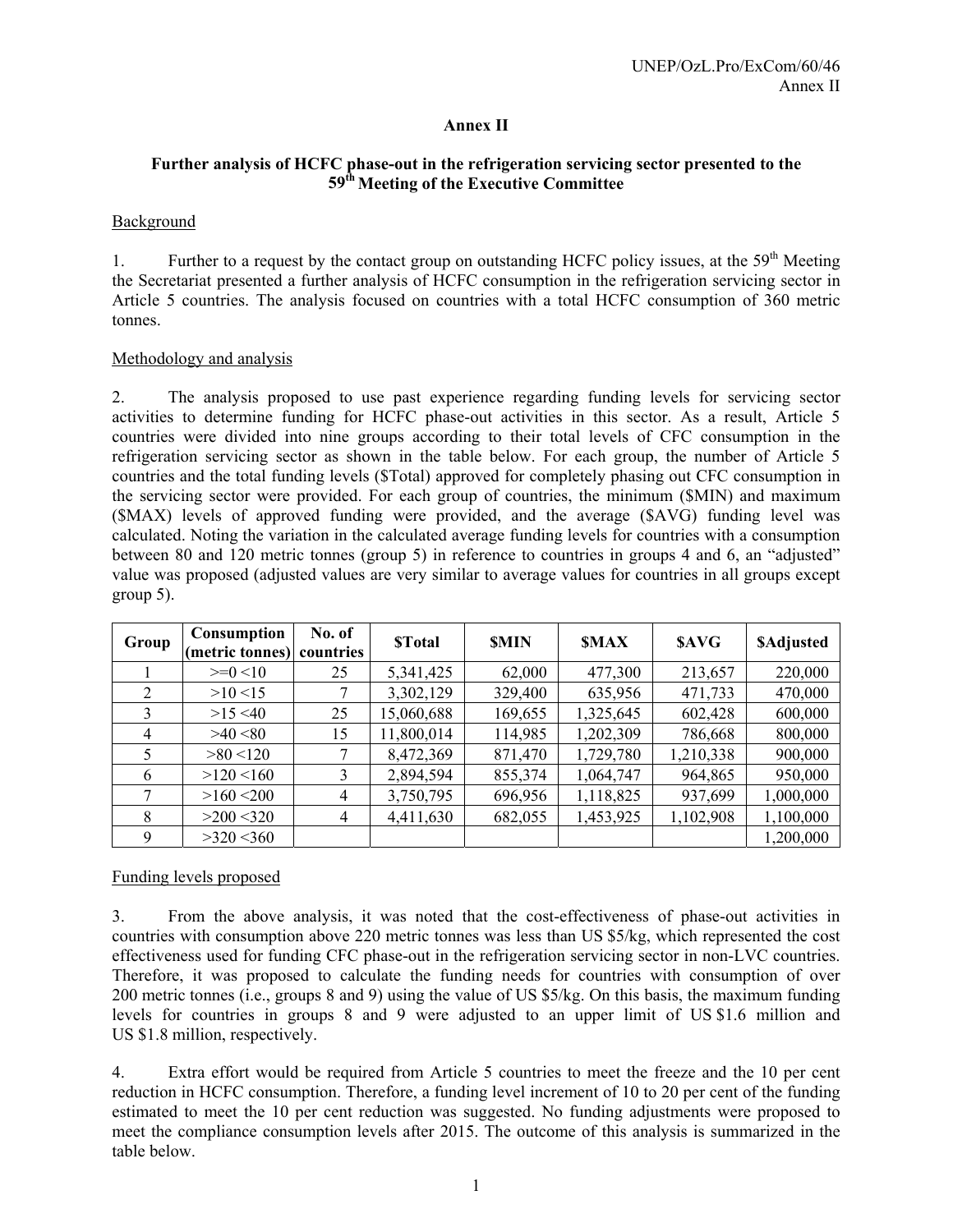|       | <b>Total funding</b><br><b>Consumption</b> |           |               | Funding up to 2015 (US\$) |                   |                                     |  |  |
|-------|--------------------------------------------|-----------|---------------|---------------------------|-------------------|-------------------------------------|--|--|
| Group | (metric tonnes)                            | (US\$)    | No adjustment | 10%<br>adjustment         | 20%<br>adjustment | <b>Funding up to</b><br>2020 (US\$) |  |  |
|       | $>=0<10$                                   | 220,000   | 22,000        | 24,200                    | 26,400            | 77,000                              |  |  |
| 2     | $>10$ <15                                  | 470,000   | 47,000        | 51,700                    | 56,400            | 164,500                             |  |  |
| 3     | $>15$ <40                                  | 600,000   | 60,000        | 66,000                    | 72,000            | 210,000                             |  |  |
| 4     | >40<80                                     | 800,000   | 80,000        | 88,000                    | 96,000            | 280,000                             |  |  |
| 5     | $>80$ < 120                                | 900,000   | 90,000        | 99,000                    | 108,000           | 315,000                             |  |  |
| 6     | $>120$ <160                                | 950,000   | 95,000        | 104,500                   | 114,000           | 332,500                             |  |  |
| 7     | $>160$ < 200                               | 1,000,000 | 100,000       | 110,000                   | 120,000           | 350,000                             |  |  |
| 8     | $>200$ < 320                               | 1,600,000 | 160,000       | 176,000                   | 192,000           | 560,000                             |  |  |
| 9     | $>320$ < 360                               | 1,800,000 | 180,000       | 198,000                   | 216,000           | 630,000                             |  |  |

5. For countries with consumption of up to 10 metric tonnes, the levels of funding being proposed might not be sufficient to implement all the activities to meet the 2015 and 2020 compliance targets. It was therefore suggested that funding levels might be increased to a level similar to that of countries with consumption of between 10 and 15 metric tonnes.

## Proposed adjustment to the text of the decision

6. The proposal for funding HCFC phase-out in the refrigeration servicing sector, made by the contact group at the 58<sup>th</sup> Meeting, and forwarded in brackets for consideration by the Executive Committee at its  $59<sup>th</sup>$  and present Meeting, deals with countries where at least 90 per cent of the total HCFC consumption is in the refrigeration servicing sector. Under that proposal, the 2013 and 2015 compliance levels could be met mainly through activities addressing the servicing sector. The alternative proposal, which was presented to the contact group at the 59<sup>th</sup> Meeting but was not considered due to lack of time, deals with countries with a total HCFC consumption below 360 metric tonnes, most of which have consumption largely in the refrigeration servicing sector with some countries having consumption in the manufacturing sector (mainly foam). Those countries could meet the 2013 and 2015 compliance levels by phasing out consumption in the servicing sector alone, in the manufacturing sector alone, or a combination of both. In order to reflect that, the text of the decision for funding HCFC phase-out in the refrigeration servicing sector, as contained in document UNEP/OzL.Pro/ExCom/59/52, would need to be adjusted as follows:

- (xiii) Article 5 countries that have a total HCFC consumption of up to 360 metric tonnes must include in their HPMP, as a minimum:
	- a) A commitment to meeting, without further requests for funding, at least the freeze in 2013 and the 10 per cent reduction step in 2015 [and the 35 per cent reduction step in 2020]. This shall include a commitment by the country to restrict imports of HCFC-based equipment if necessary to achieve compliance with the reduction steps and to support relevant phase-out activities;
	- b) Mandatory reporting, by the time funding tranches for the HPMP are requested, on the implementation of activities undertaken in the refrigeration servicing sector and in the manufacturing sector when applicable, in the previous year, as well as a thorough and comprehensive annual work plan for the implementation of the following activities associated with the next tranche;